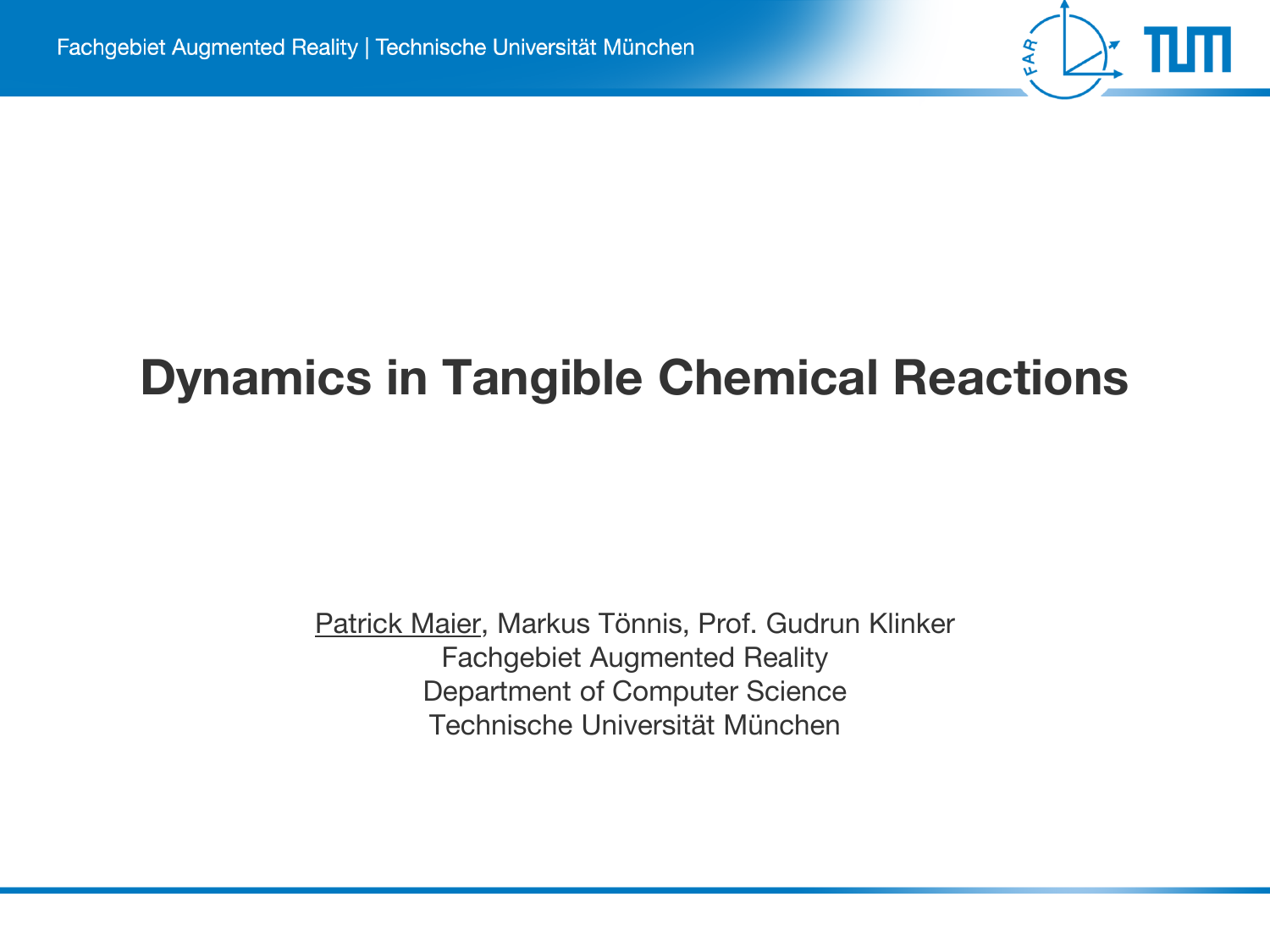### **Overview**

- **1. Augmented Reality**
- **2. Augmented Chemical Reactions**
- **3. Dynamic Spatial Deformation**
- **4. Help in Education / Science**
- **5. Future Work**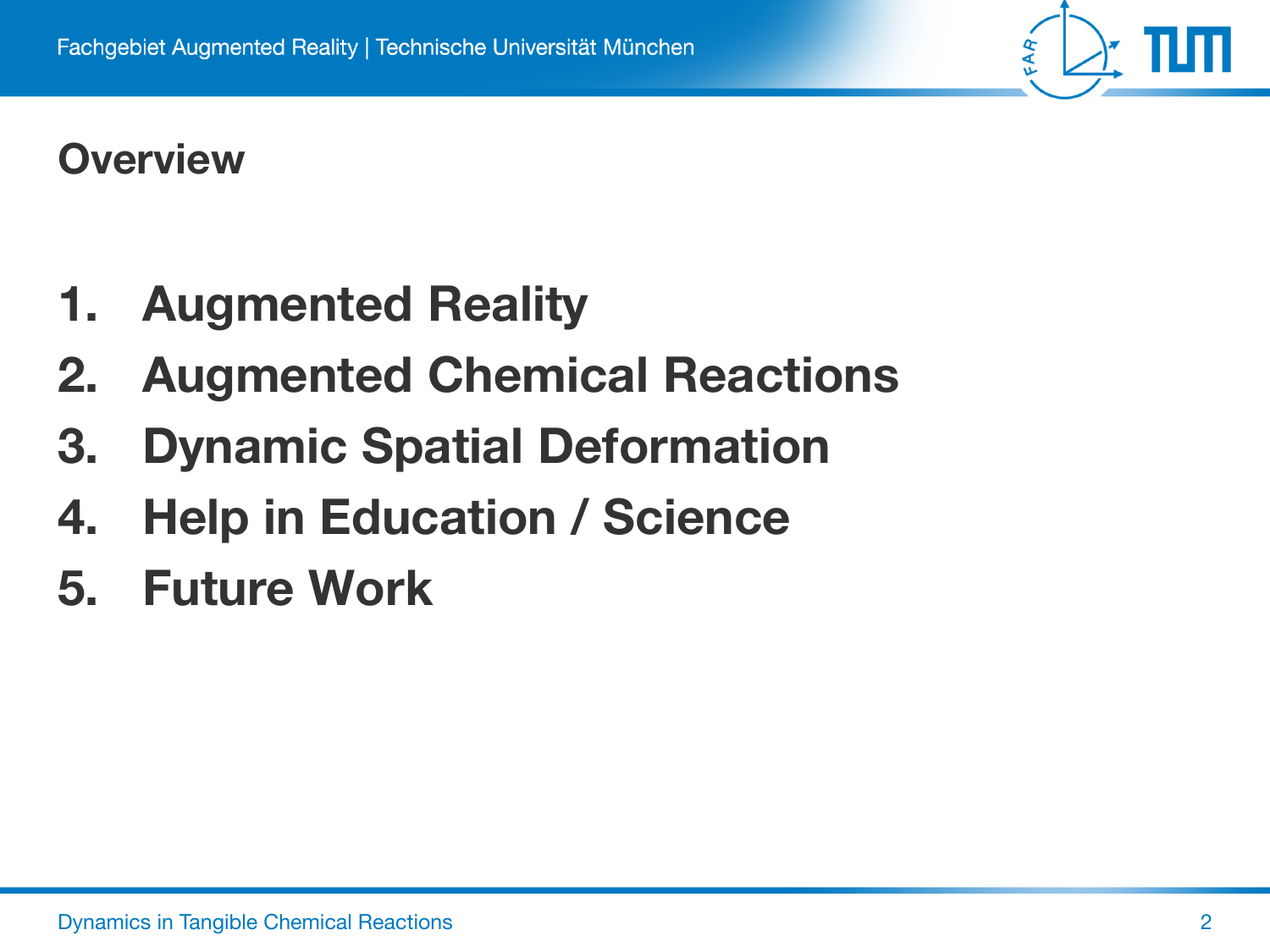### **Augmented Reality Technique**

- Combines Reality + Virtual Objects
- Interactive in real-time
- Registered in 3 Dimensions

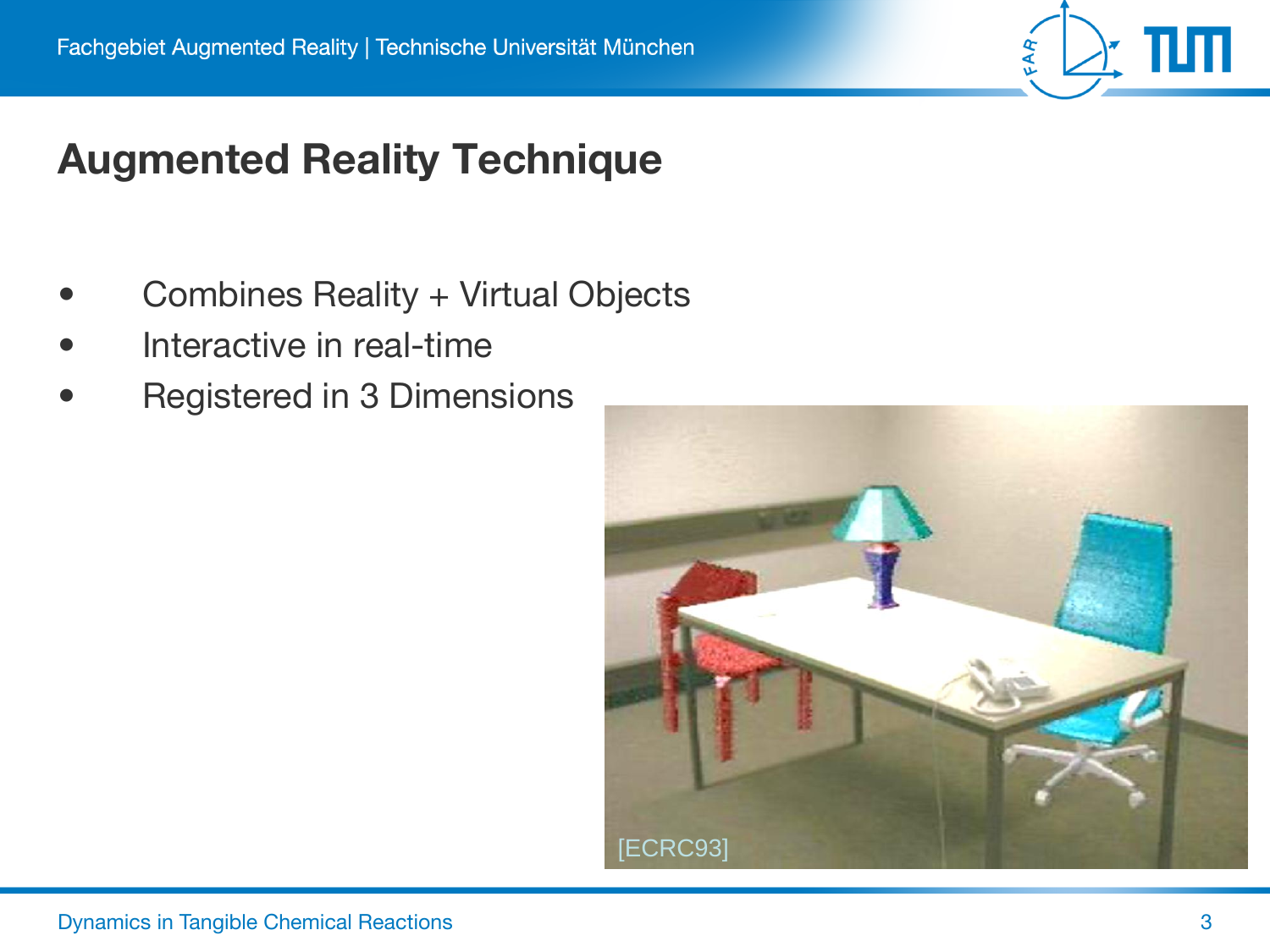### **Augmented Reality - Technology**

- Manipulation of real objects (markers)
- Webcam takes picture of the markers
- Calculating the position and orientation of the markers
- Augment the picture with virtual objects





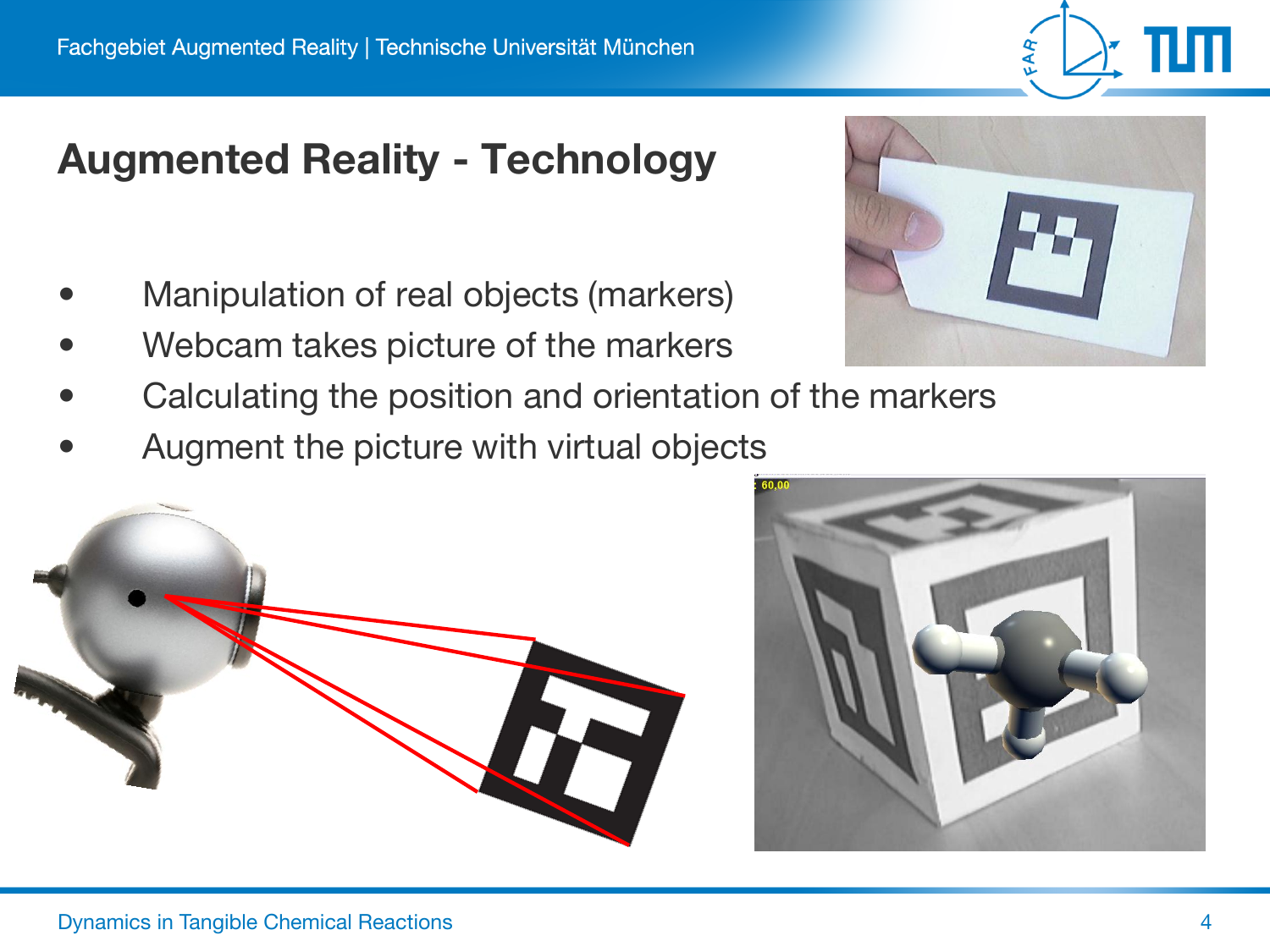### **Augmented Chemical Reactions**

Augmented Reality for Chemistry

- Help to understand
- Help to design molecules

Because

- Inspect molecules intuitively
- Show the dynamics
- Tangible molecules/reactions







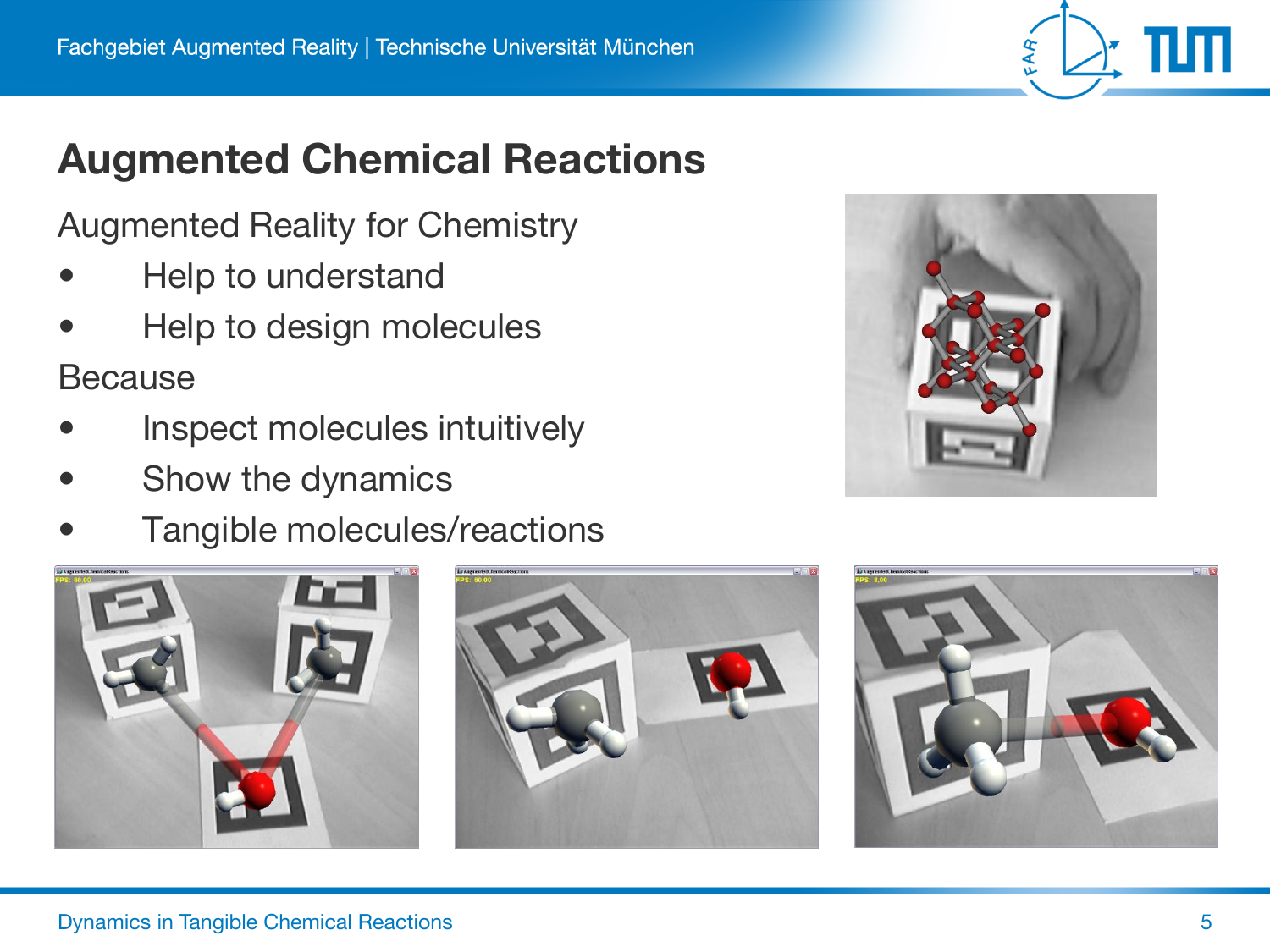

### **Dynamic spatial deformation**

New in this topic:

- Dynamic behavior between molecules
- Real-time optimization of the molecules while controlling the position and orientation
- Show possible bonds

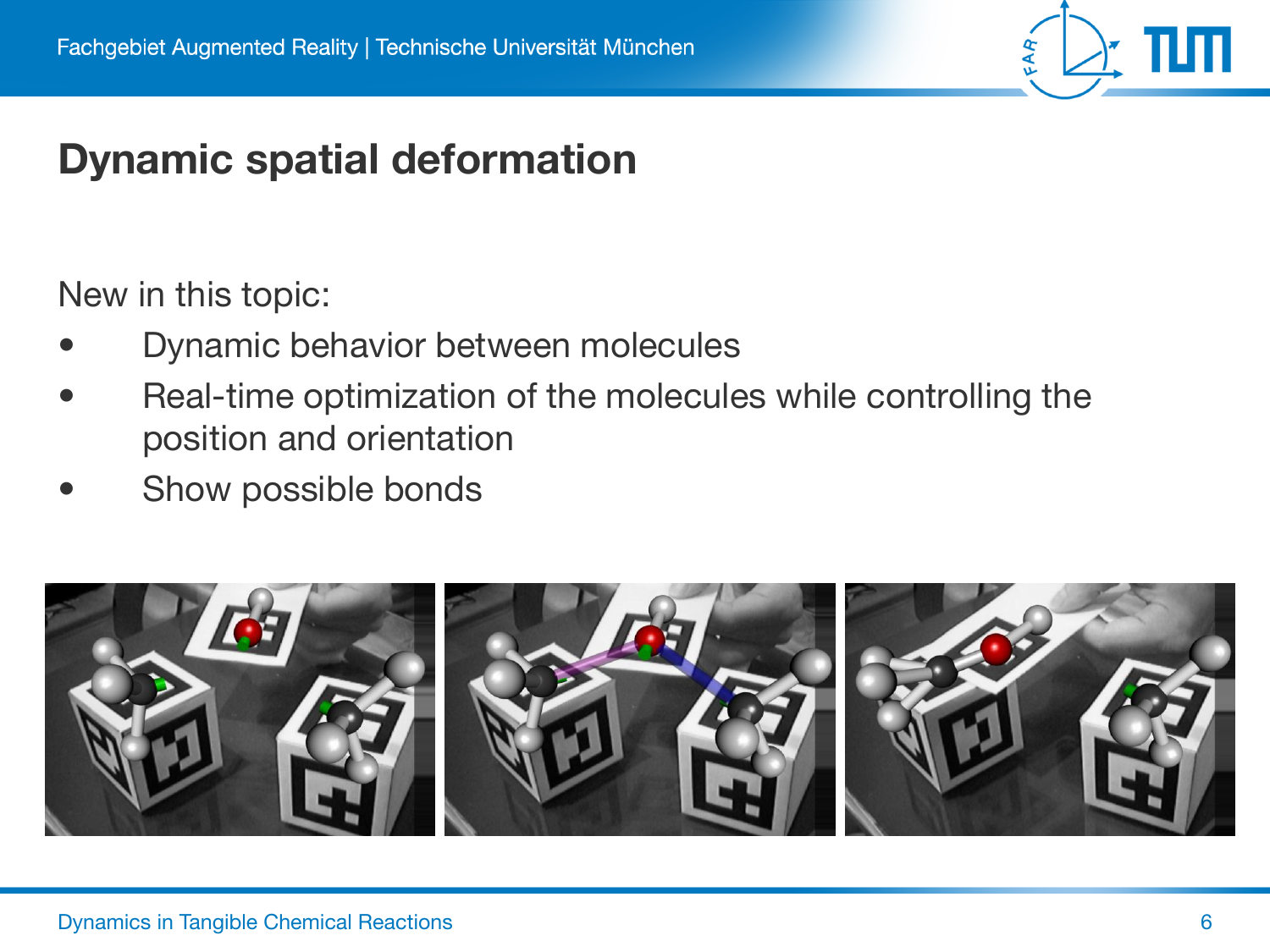

### **Dynamic spatial deformation**

Simulation /Optimization package: TINKER

- Fixate one atom of each molecule to the marker.
- Optimize every time interval. (Minimize the energy level of the molecules)
- Show the results.

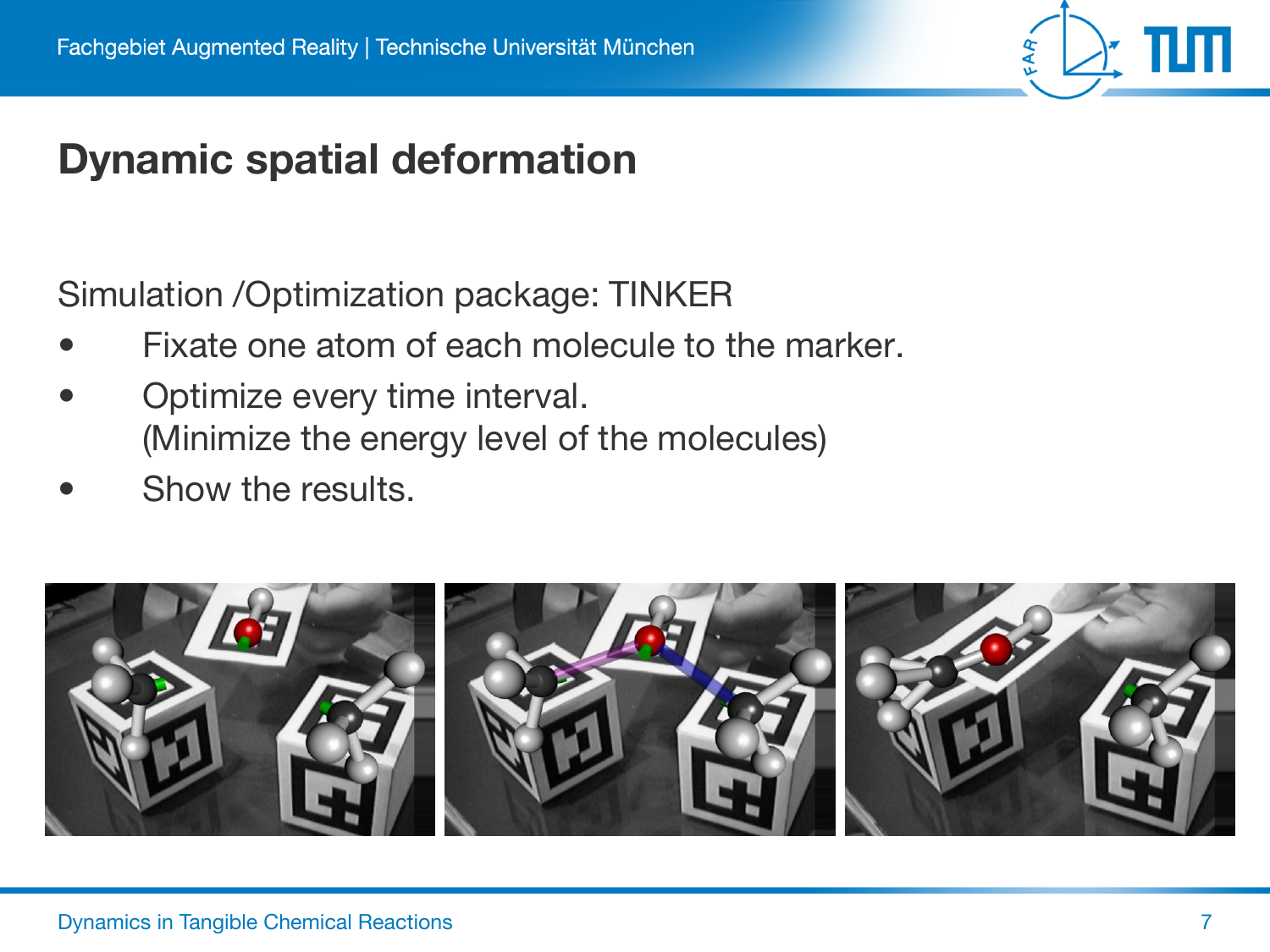# FAR

### **Help to understand chemistry**

Help to understand:

- **Educational help**
- Improve 3D understanding of molecules
- Inspect molecules in an intuitive way

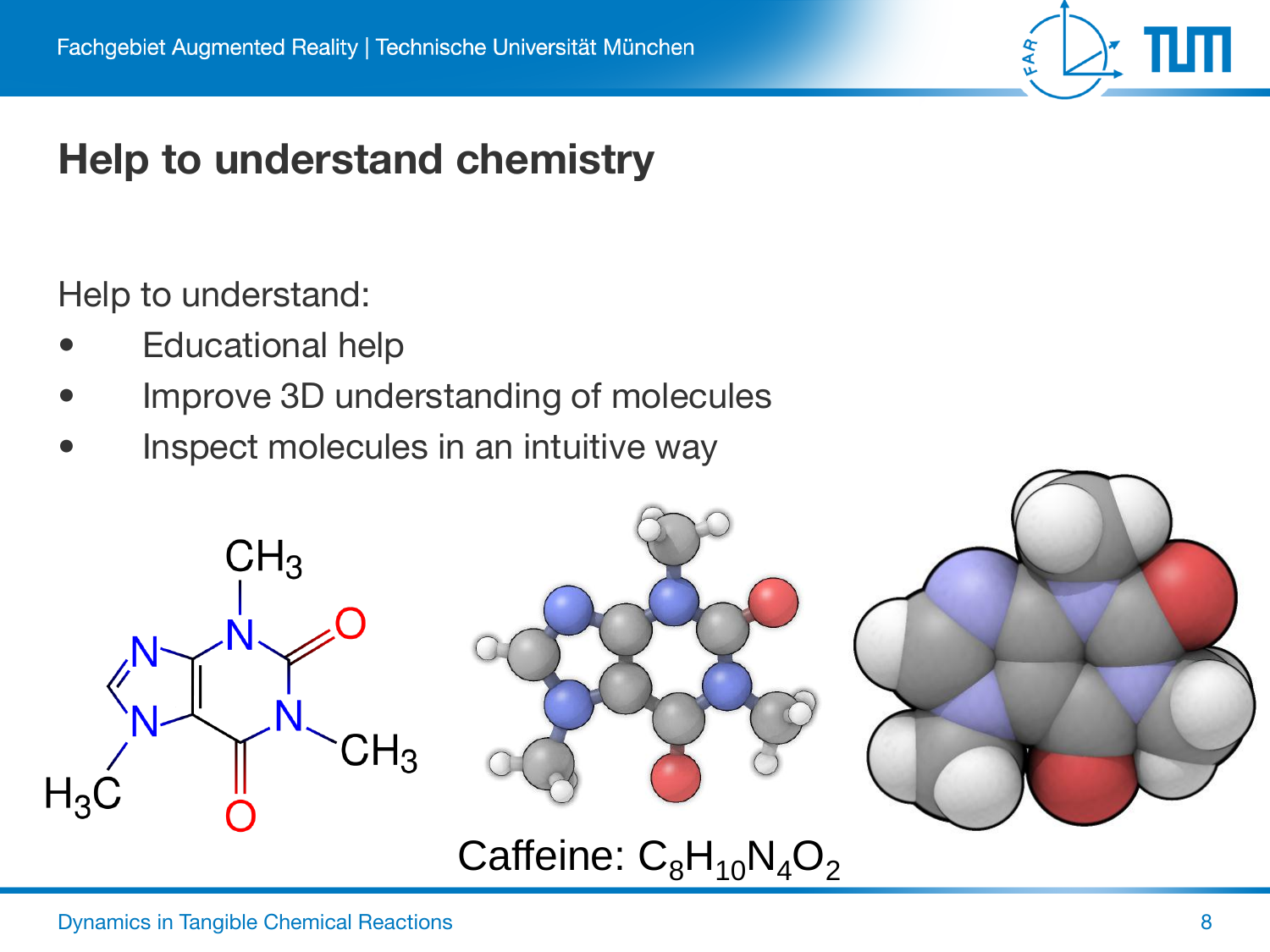

### **Augmented Chemical Reactions – Future Work**

- New user interface methods
- New gestures for interaction
- Stereoscopic display (HMD)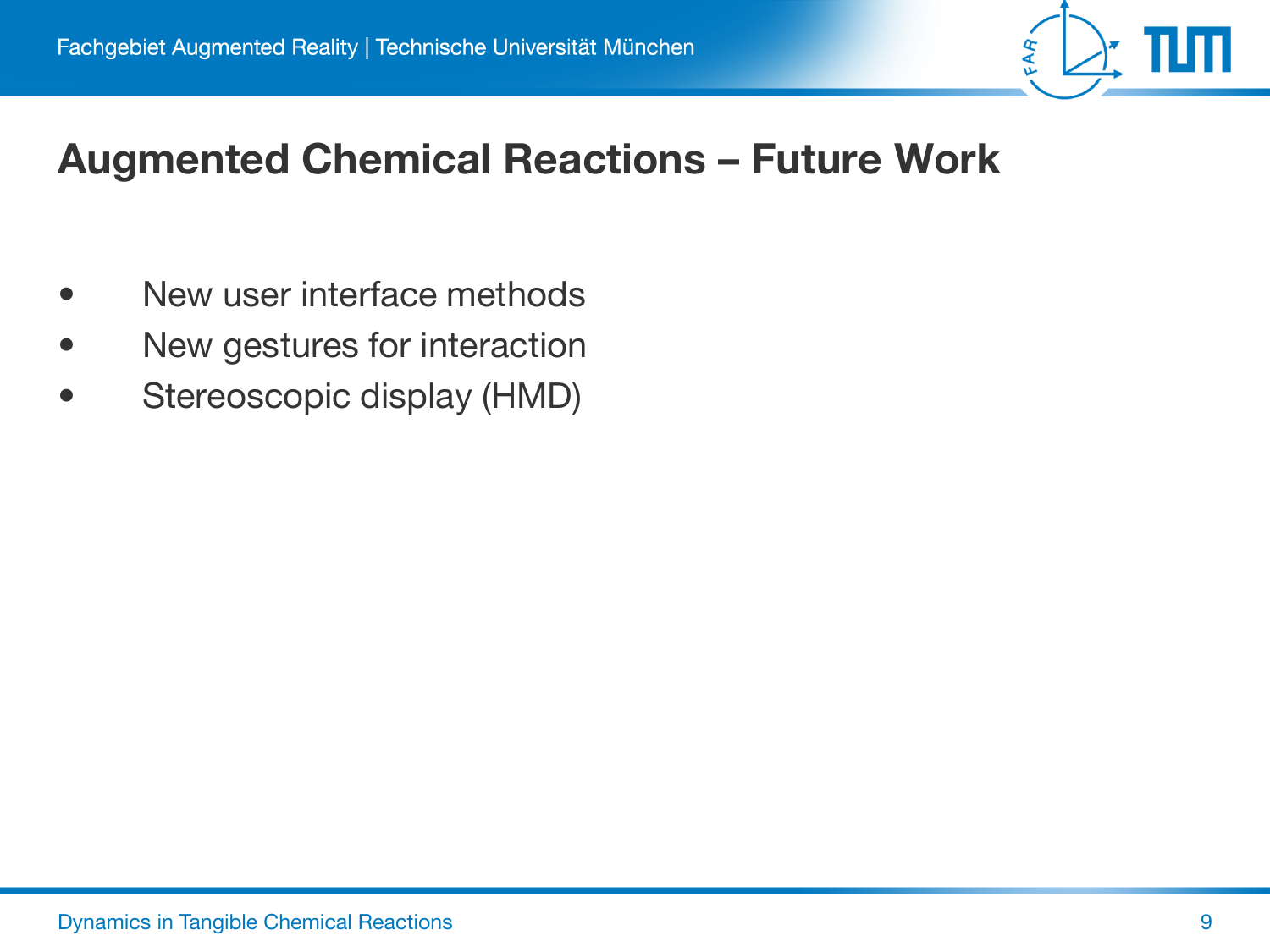

# **Thank You**

**Dynamics in Tangible Chemical Reactions 10** 10